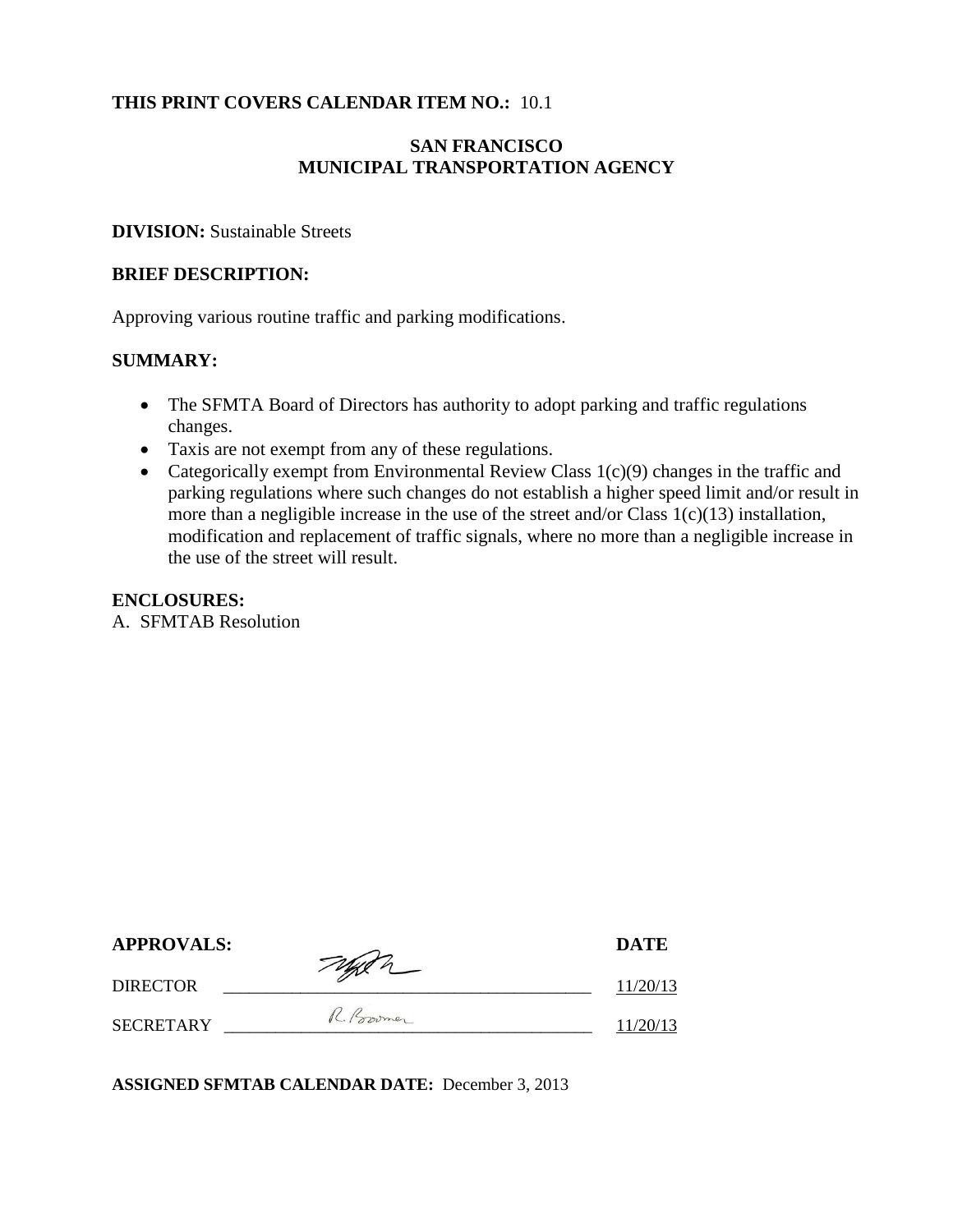## **PAGE 2.**

## **PURPOSE**

To approve various routine traffic and parking modifications.

## **GOAL**

This action supports the following SFMTA Strategic Plan Goal and Objectives:

- Goal 1: Create a safer transportation experience for everyone Objective 1.1: Improve security for transportation system users. Objective 1.3: Improve the safety of the transportation system.
- Goal 2: Make transit, walking, bicycling, taxi, ridesharing and carsharing the preferred means of travel
	- Objective 2.1: Improve customer service and communications.
	- Objective 2.2: Improve transit performance.
	- Objective 2.3: Increase use of all non-private auto modes.
	- Objective 2.4: Improve parking utilization and manage parking demand.

### **ITEMS**

- A. ESTABLISH RESIDENTIAL PERMIT PARKING AREA Z, 2-HOUR TIME LIMIT, 8 AM TO 6 PM, MONDAY THROUGH FRIDAY - 23rd Street, both sides, between San Jose Avenue and Valencia Street. **PH 11/1/13 Requested by Resident.**
- B. ESTABLISH RESIDENTIAL PERMIT PARKING AREA V, 2-HOUR TIME LIMIT, 8 AM TO 6 PM, MONDAY THROUGH FRIDAY - Faxon Avenue, both sides, between Elmwood Way and Wildwood Way (700 Block). **PH 11/1/13 Requested by Resident.**
- C. ESTABLISH RESIDENTIAL PERMIT PARKING AREA Z, 2-HOUR TIME LIMIT, 8 AM TO 6 PM, MONDAY THROUGH FRIDAY - Dolores Street, both sides, between 22nd Street and 23rd Street (900 Block). **PH 11/1/13 Requested by Resident.**
- D. ESTABLISH RESIDENTIAL PERMIT PARKING AREA S, 2-HOUR LIMIT, 8 AM TO 9 PM, MONDAY THROUGH FRIDAY - 23rd Street, both sides, between Noe Street and Sanchez Street (3900 Block); Alvarado Street, both sides, between Castro Street and Sanchez Streets (400 & 500 Blocks); Noe Street, both sides, between 22nd Street and Alvarado Street (900 Block); and Sanchez Street, both sides, between 22nd Street and 23rd Street (900 Block). **PH 11/1/13 Requested by Resident.**
- E. ESTABLISH NO PARKING, EXCEPT TUESDAY, NOON TO 2 PM Foerster Street, west side of upper level, from Foerster Street to Melrose Avenue (opposite #715 - #759 Foerster Street). **PH 11/1/13 Requested by DPW.**
- F. ESTABLISH STOP SIGN Pierce Street, at Beach Street, stopping the stem of this "T" intersection. **PH 11/1/13 Requested by Resident.**
- G. RESCIND TOW AWAY, NO PARKING ANYTIME 17th Street, south side, from 35 feet west of Corbin Place to 35 feet east of Corbin Place. **PH 11/1/13 Requested by Resident.**
- H. ESTABLISH TOW-AWAY NO STOPPING, 3 PM TO 7 PM, MONDAY THROUGH FRIDAY - Bryant Street, north side, from 5th Street to Oak Grove Street. **PH 11/1/13 Requested by Muni.**
- I. ESTABLISH BUS ZONE 19th Avenue, west side, from 220 feet to 320 feet north of Holloway Avenue (extends the existing bus zone by 100 feet). **PH 11/1/13 Requested by Resident.**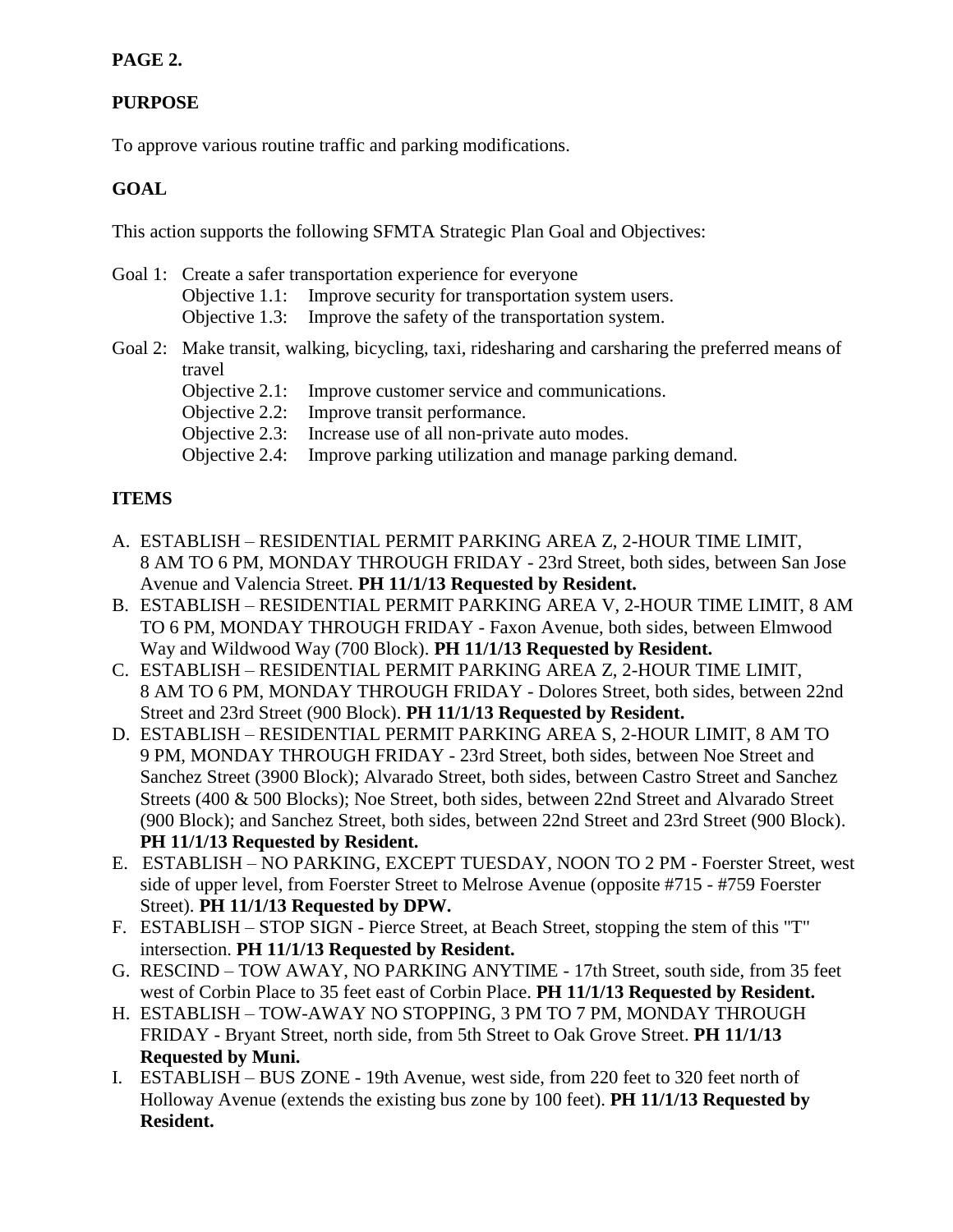# **PAGE 3.**

- J. ESTABLISH TOW-AWAY, NO STOPPING ANYTIME Mission Street, west side, from 16th Street to 46 feet northerly (removes meter #1950-G and #1952-G); Mission Street, east side, from 16th Street to 40 feet southerly (removes meter #2003); Mission Street, west side, from 24th Street to 38 feet northerly (removes meter #2748); and Mission Street, east side, from 24th Street to 53 feet southerly (removes taxi zone and meter #2805). **PH 11/1/13 Requested by SFMTA.**
- K. RESCIND BUS ZONE Pacific Avenue, north side, from Stockton Street to 63 feet easterly. **PH 11/1/13 Requested by SFMTA.**
- L. ESTABLISH NO PARKING 9 AM TO 4 PM DAILY; TOW-AWAY, 4 PM TO 6 PM, MONDAY THROUGH FRIDAY - Pacific Avenue, north side, from Stockton Street to 63 feet easterly. **PH 11/1/13 Requested by SFMTA.**
- M. RESCIND TOW-AWAY NO STOPPING, 4 PM TO 6 PM EVERYDAY; 8 AM TO 6 PM, SATURDAY, SUNDAY AND HOLIDAYS; NO PARKING ALL OTHER TIMES - Pacific Avenue, north side, from Stockton Street to 80 feet westerly. **PH 11/1/13 Requested by SFMTA.**
- N. ESTABLISH BUS ZONE Pacific Avenue, north side, from Stockton Street to 80 feet westerly. **PH 11/1/13 Requested by SFMTA.**
- O. RESCIND RIGHT TURN ONLY 2nd Street, northbound, at Market Street. **PH 11/1/13 Requested by SFMTA.**
- P. ESTABLISH RIGHT TURN ONLY EXCEPT BICYCLES 2nd Street, northbound, at Market Street. **PH 11/1/13 Requested by SFMTA.**
- Q. ESTABLISH NO PARKING ANYTIME Bosworth Street, north side, from 36 feet to 52 feet west of Lyell Street east crosswalk (16-foot red zone extension). **PH 11/1/13 Requested by Resident.**
- R. ESTABLISH NO PARKING ANYTIME Franklin Street, west side, from Grove Street to 21 feet northerly (6-foot bulb, removes yellow parking meter #401); Franklin Street, west side, from Grove Street to 21 feet southerly (6-foot bulb, removes general parking meter #331); Franklin Street, east side, from Grove Street to 24 feet southerly (6-foot bulb); and Franklin Street, east side, from Grove Street to 24 feet northerly (6-foot bulb). **PH 11/1/13 Requested by DPW.**
- S. ESTABLISH NO PARKING ANYTIME Woodside Avenue, south side, from 24 feet to 64 feet west of Vasquez Avenue (extends existing 24 foot red zone by an additional 40 feet). **PH 11/1/13 Requested by Resident.**
- T. ESTABLISH BLUE ZONE 400 Florida Street, west side, from 0 feet to 20 feet south of 17th Street (20-foot zone). **PH 10/25/13 Requested by Business.**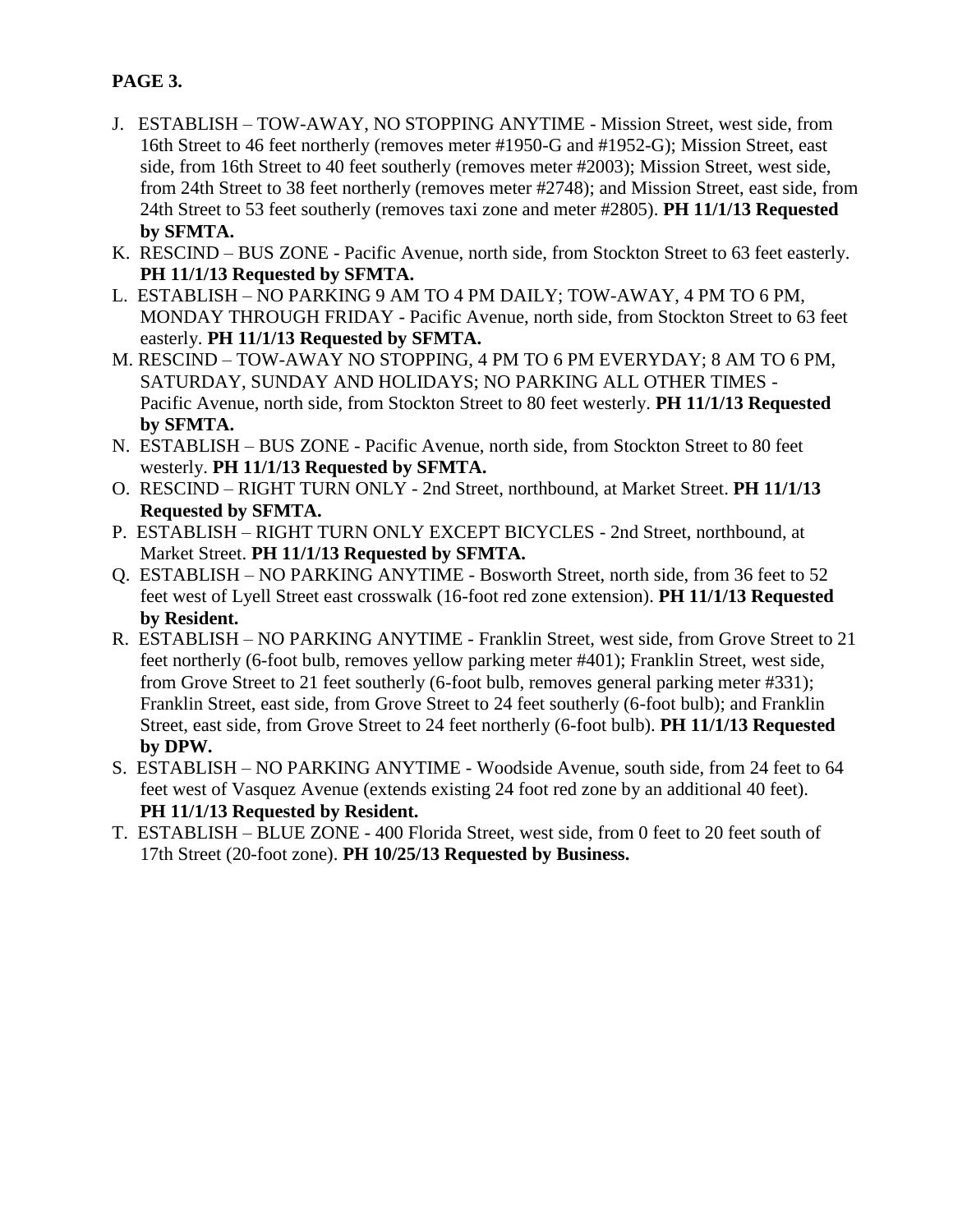### SAN FRANCISCO MUNICIPAL TRANSPORTATION AGENCY BOARD OF DIRECTORS

#### RESOLUTION No.

WHEREAS, The San Francisco Municipal Transportation Agency has received a request, or identified a need for traffic modifications as follows:

- A. ESTABLISH RESIDENTIAL PERMIT PARKING AREA Z, 2-HOUR TIME LIMIT, 8 AM TO 6 PM, MONDAY THROUGH FRIDAY - 23rd Street, both sides, between San Jose Avenue and Valencia Street.
- B. ESTABLISH RESIDENTIAL PERMIT PARKING AREA V, 2-HOUR TIME LIMIT, 8 AM TO 6 PM, MONDAY THROUGH FRIDAY - Faxon Avenue, both sides, between Elmwood Way and Wildwood Way (700 Block).
- C. ESTABLISH RESIDENTIAL PERMIT PARKING AREA Z, 2-HOUR TIME LIMIT, 8 AM TO 6 PM, MONDAY THROUGH FRIDAY - Dolores Street, both sides, between 22nd Street and 23rd Street (900 Block).
- D. ESTABLISH RESIDENTIAL PERMIT PARKING AREA S, 2-HOUR LIMIT, 8 AM TO 9 PM, MONDAY THROUGH FRIDAY - 23rd Street, both sides, between Noe Street and Sanchez Street (3900 Block); Alvarado Street, both sides, between Castro Street and Sanchez Streets (400 & 500 Blocks); Noe Street, both sides, between 22nd Street and Alvarado Street (900 Block); and Sanchez Street, both sides, between 22nd Street and 23rd Street (900 Block).
- E. ESTABLISH NO PARKING, EXCEPT TUESDAY, NOON TO 2 PM Foerster Street, west side of upper level, from Foerster Street to Melrose Avenue (opposite #715 - #759 Foerster Street).
- F. ESTABLISH STOP SIGN Pierce Street, at Beach Street, stopping the stem of this "T" intersection.
- G. RESCIND TOW AWAY, NO PARKING ANYTIME 17th Street, south side, from 35 feet west of Corbin Place to 35 feet east of Corbin Place.
- H. ESTABLISH TOW-AWAY NO STOPPING, 3 PM TO 7 PM, MONDAY THROUGH FRIDAY - Bryant Street, north side, from 5th Street to Oak Grove Street.
- I. ESTABLISH BUS ZONE 19th Avenue, west side, from 220 feet to 320 feet north of Holloway Avenue (extends the existing bus zone by 100 feet)
- J. ESTABLISH TOW-AWAY, NO STOPPING ANYTIME Mission Street, west side, from 16th Street to 46 feet northerly (removes meter #1950-G and #1952-G); Mission Street, east side, from 16th Street to 40 feet southerly (removes meter #2003); Mission Street, west side, from 24th Street to 38 feet northerly (removes meter #2748); and Mission Street, east side, from 24th Street to 53 feet southerly (removes taxi zone and meter #2805).
- K. RESCIND BUS ZONE Pacific Avenue, north side, from Stockton Street to 63 feet easterly.
- L. ESTABLISH NO PARKING 9 AM TO 4 PM DAILY; TOW-AWAY, 4 PM TO 6 PM, MONDAY THROUGH FRIDAY - Pacific Avenue, north side, from Stockton Street to 63 feet easterly.
- M. RESCIND TOW-AWAY NO STOPPING, 4 PM TO 6 PM EVERYDAY; 8 AM TO 6 PM, SATURDAY, SUNDAY AND HOLIDAYS; NO PARKING ALL OTHER TIMES - Pacific Avenue, north side, from Stockton Street to 80 feet westerly.
- N. ESTABLISH BUS ZONE Pacific Avenue, north side, from Stockton Street to 80 feet westerly.
- O. RESCIND RIGHT TURN ONLY 2nd Street, northbound, at Market Street.
- P. ESTABLISH RIGHT TURN ONLY EXCEPT BICYCLES 2nd Street, northbound, at Market Street.
- Q. ESTABLISH NO PARKING ANYTIME Bosworth Street, north side, from 36 feet to 52 feet west of Lyell Street east crosswalk (16-foot red zone extension).